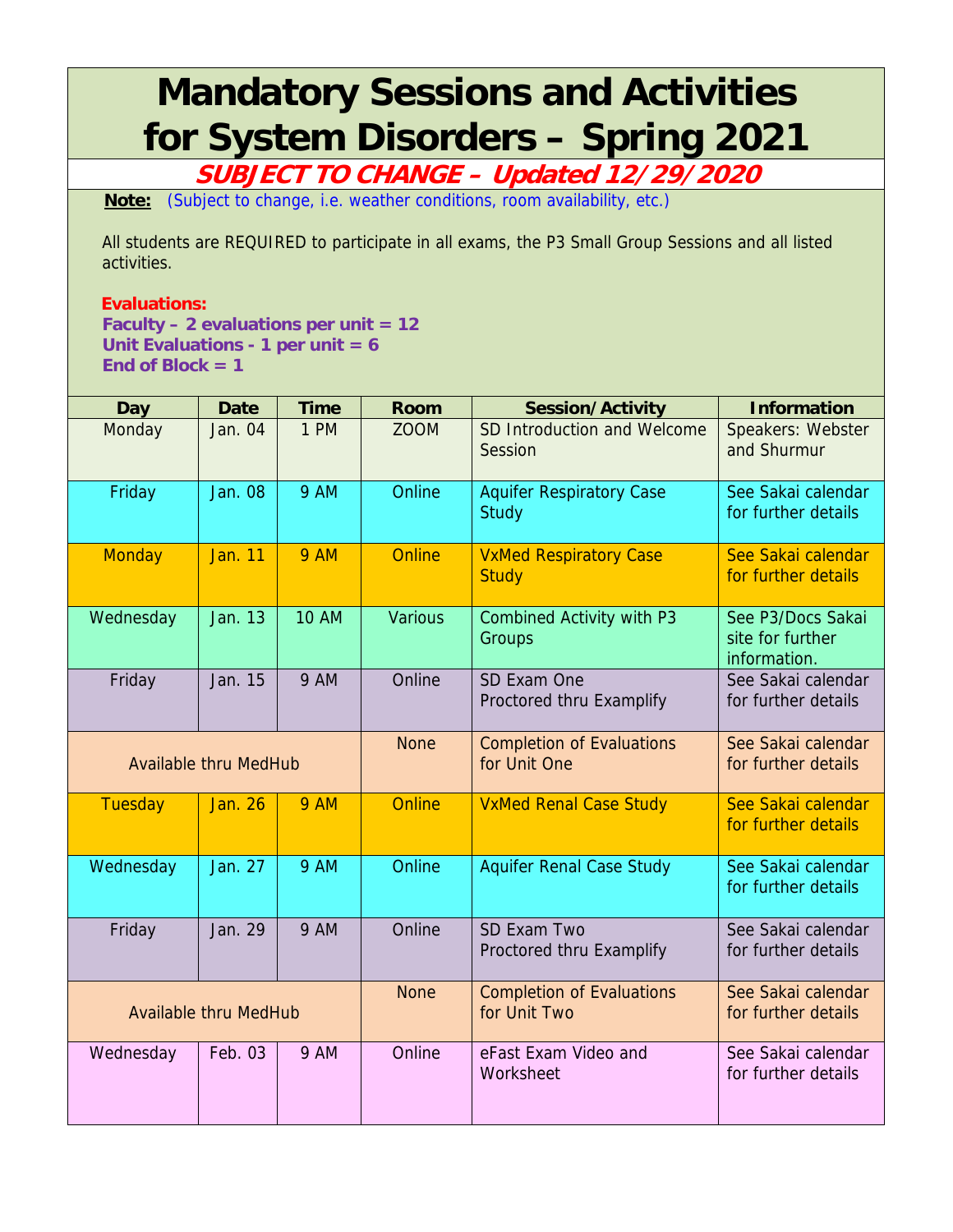| Friday                                                     | Feb. 05                                            | <b>9 AM</b>             | Online                                            | <b>Aquifer GI Case Study</b>                            | See Sakai calendar<br>for further details                                              |
|------------------------------------------------------------|----------------------------------------------------|-------------------------|---------------------------------------------------|---------------------------------------------------------|----------------------------------------------------------------------------------------|
| <b>Monday</b>                                              | <b>Feb. 08</b>                                     | <b>9 AM</b>             | <b>Online</b>                                     | <b>VxMed GI Case Study</b>                              | See Sakai calendar<br>for further details                                              |
| Wednesday                                                  | Feb. 10                                            | <b>10 AM</b>            | <b>Various</b>                                    | <b>Combined Activity with P3</b><br>Groups              | See P3/Docs Sakai<br>site for further<br>information.                                  |
| Friday                                                     | Feb. 12                                            | <b>9 AM</b>             | Online                                            | SD Exam Three<br>Proctored thru Examplify               | See Sakai calendar<br>for further details                                              |
| <b>Available thru MedHub</b>                               |                                                    |                         | <b>None</b>                                       | <b>Completion of Evaluations</b><br>for Unit Three      | See Sakai calendar<br>for further details                                              |
| Thursday                                                   | Feb. 18                                            | <b>9 AM</b>             | Online                                            | <b>Aquifer Female Reproductive</b><br><b>Case Study</b> | See Sakai calendar<br>for further details                                              |
| Friday                                                     | <b>Feb. 19</b>                                     | <b>9 AM</b>             | <b>Online</b>                                     | <b>VxMed Female Reproductive</b><br><b>Case Study</b>   | See Sakai calendar<br>for further details                                              |
| Tuesday                                                    | Feb. 23                                            | <b>9 AM</b>             | Online                                            | <b>Aquifer Male Reproductive</b><br><b>Case Study</b>   | See Sakai calendar<br>for further details                                              |
| Wednesday                                                  | <b>Feb. 24</b>                                     | <b>9 AM</b>             | <b>Online</b>                                     | <b>VxMed Male Reproductive</b><br><b>Case Study</b>     | See Sakai calendar<br>for further details                                              |
| Friday                                                     | Feb. 26                                            | <b>9 AM</b>             | Online                                            | SD Exam Four<br>Proctored thru Examplify                | See Sakai calendar<br>for further details                                              |
| <b>Available thru MedHub</b>                               |                                                    | <b>None</b>             | <b>Completion of Evaluations</b><br>for Unit Four | See Sakai calendar<br>for further details               |                                                                                        |
| Thursday,<br>Friday,<br>Monday,<br>Tuesday, OR<br>Thursday | $\vert$ Mar. 4,<br>5, 8, 9,<br><b>OR</b><br>Mar 11 | 60<br>minute<br>session | <b>SimLife</b><br>Center                          | <b>Abnormal Heart Sounds</b>                            | Sign Up thru Sakai<br>Red ID badge,<br>dress attire and<br>white coats are<br>required |
| Wednesday                                                  | Mar. 10                                            | <b>10 AM</b>            | <b>Various</b>                                    | <b>Combined Activity with P3</b><br>Groups              | See P3/Docs Sakai<br>site for further<br>information.                                  |
| <b>Monday</b>                                              | <b>Mar. 15</b>                                     | <b>9 AM</b>             | <b>Online</b>                                     | <b>VxMed Cardiology Case Study</b>                      | See Sakai calendar<br>for further details                                              |
| <b>Thursday</b>                                            | Mar. 18                                            | <b>9 AM</b>             | Online                                            | SD Exam Five<br>Proctored thru Examplify                | See Sakai calendar<br>for further details                                              |
| <b>Available thru MedHub</b>                               |                                                    |                         | <b>None</b>                                       | <b>Completion of Evaluations</b><br>for Unit Five       | See Sakai calendar<br>for further details                                              |